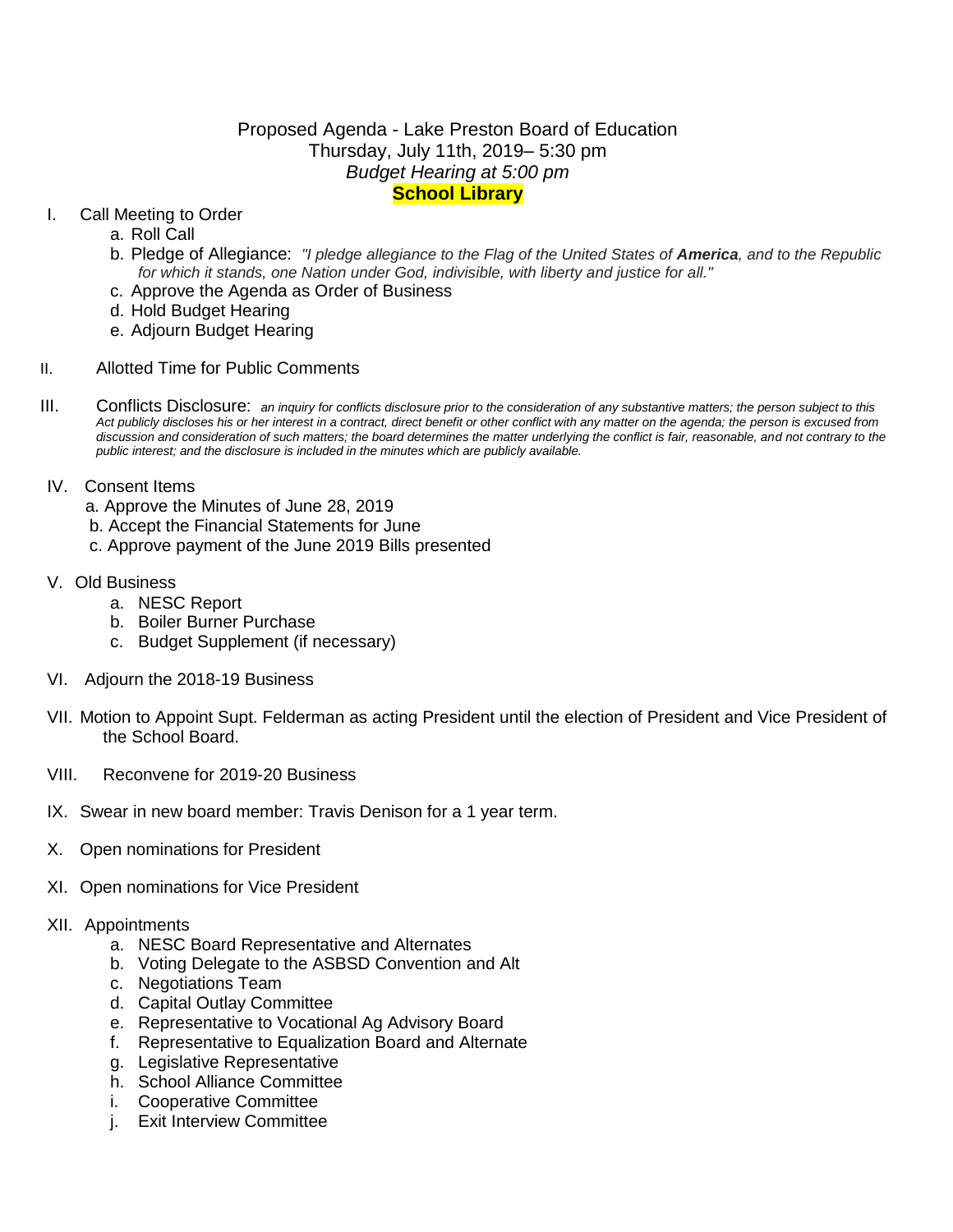- k. Planning Committee
- l. Development Board Representative
- m. Sick Leave Bank Committee
- n. Curriculum Committee

## XIII. Authorizations:

- a. Business Manager as Board Clerk, Board Treasurer, Investment Officer, and Privacy Official
- b. Official Depositories
- c. School Attorney(s)
- d. Official Newspaper
- e. Secondary Principal as Dir. of Title I
- f. Superintendent as Section 504 Officer, Director of Title III, Title VI, and Title IX, Trust & Agency, Food Service, Coordinator for NESC, Special Education Director, and all federally funded programs; also giving the Business Manager authority to sign for all of the above listed programs
- g. Guidance Counselor as Title I Homeless Liaison
- h. Kingsbury County Sheriff as Truancy Officer
- i. Superintendent/Business Manager/Principal to close school in emergency situations
- j. Membership in ASBSD
- k. Participation in the Northeast Education Cooperative and the NESC Special Education Comprehensive Plan
- l. Participation in Mutual Bus Assistance Pact
- m. Membership to SD United Schools Association
- n. South Dakota Board of Regent Universities/LPSD Teacher Education Program
- XIV. Approvals:
	- a. Set Athletic Season Passes
	- b. Set Admission Prices
	- c. Set Board Meeting Dates and Time
	- d. Set Board Compensation
	- e. Set Starting Wages, Substitute Wages, and Coach Travel Stipend
	- f. Set Meal Prices
	- g. Set Bonds for Business Manager, Superintendent & Other Personnel

### XV. Review/Discussion Items

- a. Review Board Goals
- b. Discuss members attending ASBSD/SASD Training and Conference
- c. Set Date for School Board/Staff Meet and Greet
- d. Discuss Facility Access Charge
- e. 1<sup>st</sup> Reading of the Board Policy
- e. 1st Reading of the Middle School/HS Student Handbook
- f. 1st Reading of the PreK-5 Handbook
- g. 1<sup>st</sup> Reading of the Kids First Handbook
- h. 1<sup>st</sup> Reading of the Employee Handbook
- XVI. New Business
	- a. Approve Open Enrollments
	- b. Accept Resignation(s) if necessary
	- c. Approve Contracts
	- d. Approve July 2019 Bills
	- e. Approve 2019-20 Wellness Policy